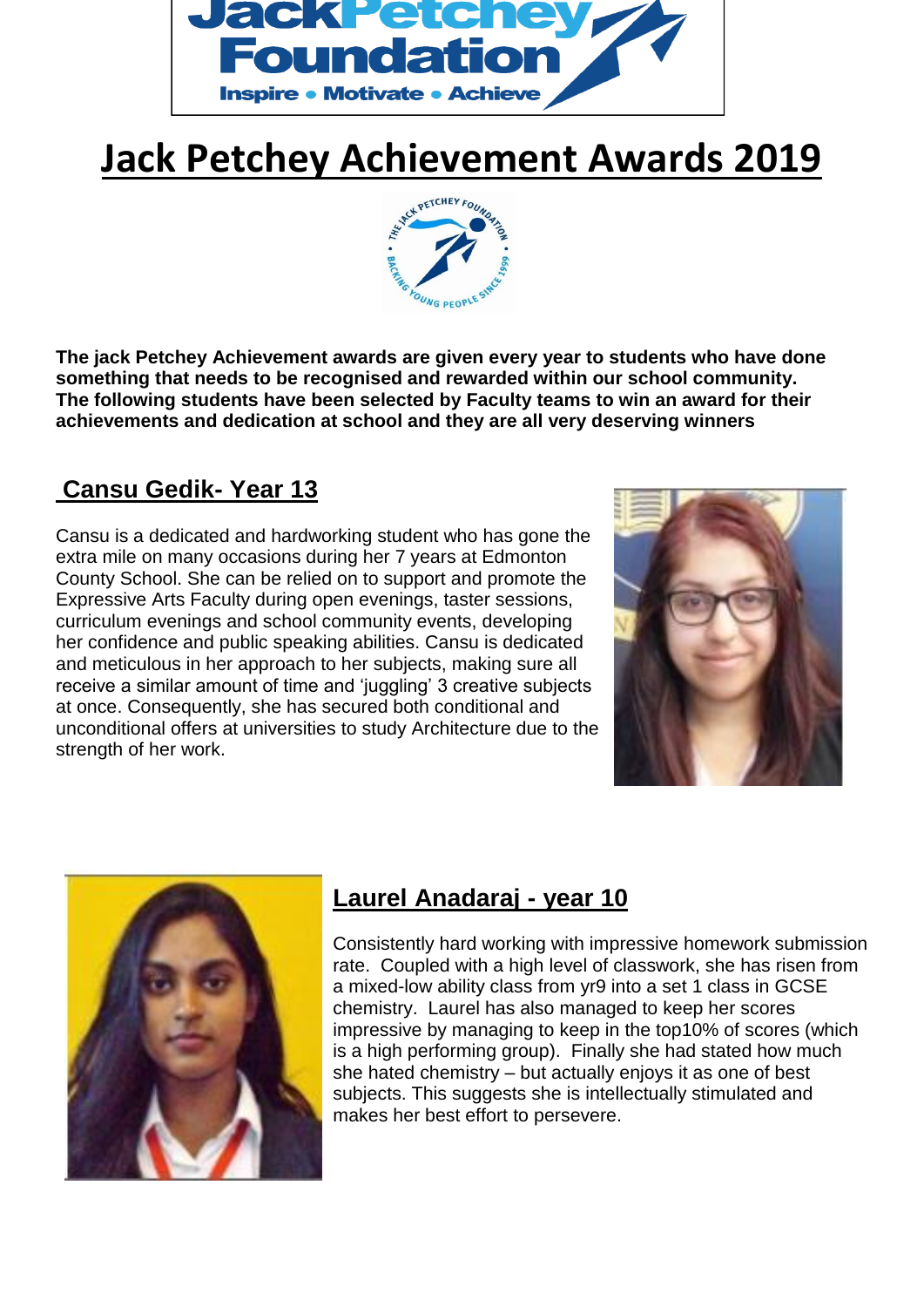#### **Aysegul Askar - year 11**

I nominate Aysegul Askar for the passion and dedication she has demonstrated in her Art GCSE projects this year. Aysegul goes above and beyond to explore and experiment with her ideas and has a confident contextual understanding of how to explore her own artistic styles through the artists she is influenced by. Aysegul isn't afraid to take creative risks and regularly asks for feedback on her work which allows her to develop her ideas successfully as well as challenge her skills.

As well as being a determined art student, Aysegul is a positive, friendly and outgoing student who is a pleasure to teach.





#### **Oana Groza – year 11**

Oana Groza has made amazing progress in Maths over the two years she has been with us. She joined Edmonton County School from Romania in Sept 2016 in year 9. She struggled with English as an additional language but has worked hard and has been successful in overcoming this. Having taken the in-year admissions test, she was put into Set 6 for Maths but it quickly became clear that she was keen to learn and she pushed herself to do more. As a result, almost every term since she has moved up a set and she is now in Set 2 for Maths! She continues to do well and is among the top in the class here too.

# **Danyal Butt – Year 9**

Danyal is a fantastic role model in languages. He is engaged in every lesson and complete both tasks and extensions to a very high standard. Danyal has the ability to learn new vocabulary and grammar structures very quickly. He can adapt languages successfully to express his own ideas and make the content of his answers interesting by using precise vocabulary and complex language.

Danyal completes all his homework and learns independently. He is able to explain to the group a specific grammar point and support students around when they need it

Danyal is working at the higher Tier Level of the course.